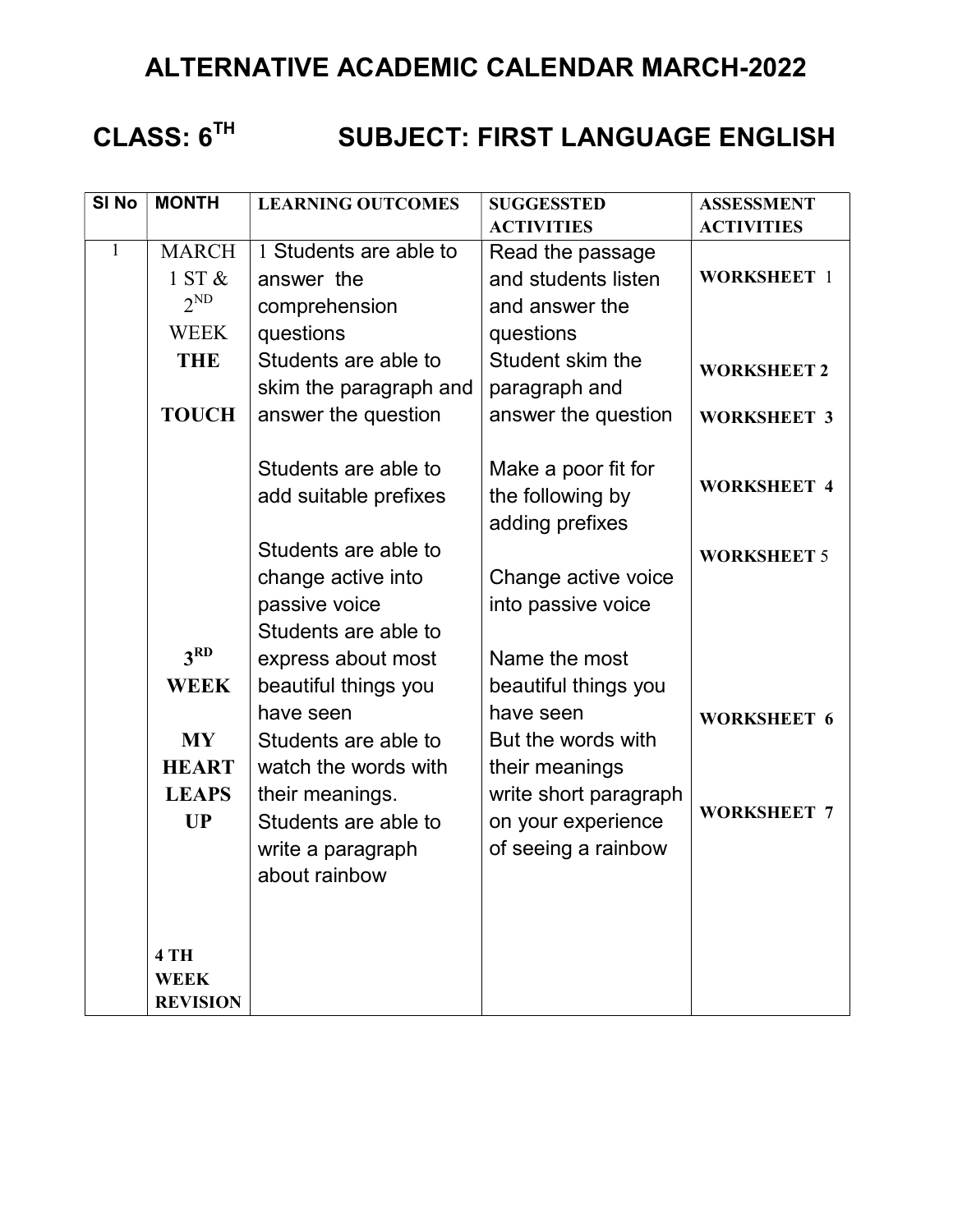### Worksheet: 1

 Listen to the passage and answer the questions. Passage page number 111

- 1. What do the girls say to each other that evening?
- 2. What do you think an old woman said to each woman?

## Work sheet: 2

#### Answer the following questions

- 1. Why had the narrator come to the town?
- 2. Were the narrator's mothers alive?
- 3. What did father say to her finally?
- 4. What was the narrator's childhood like?
- 5. Why did her father asked her to clip his nails?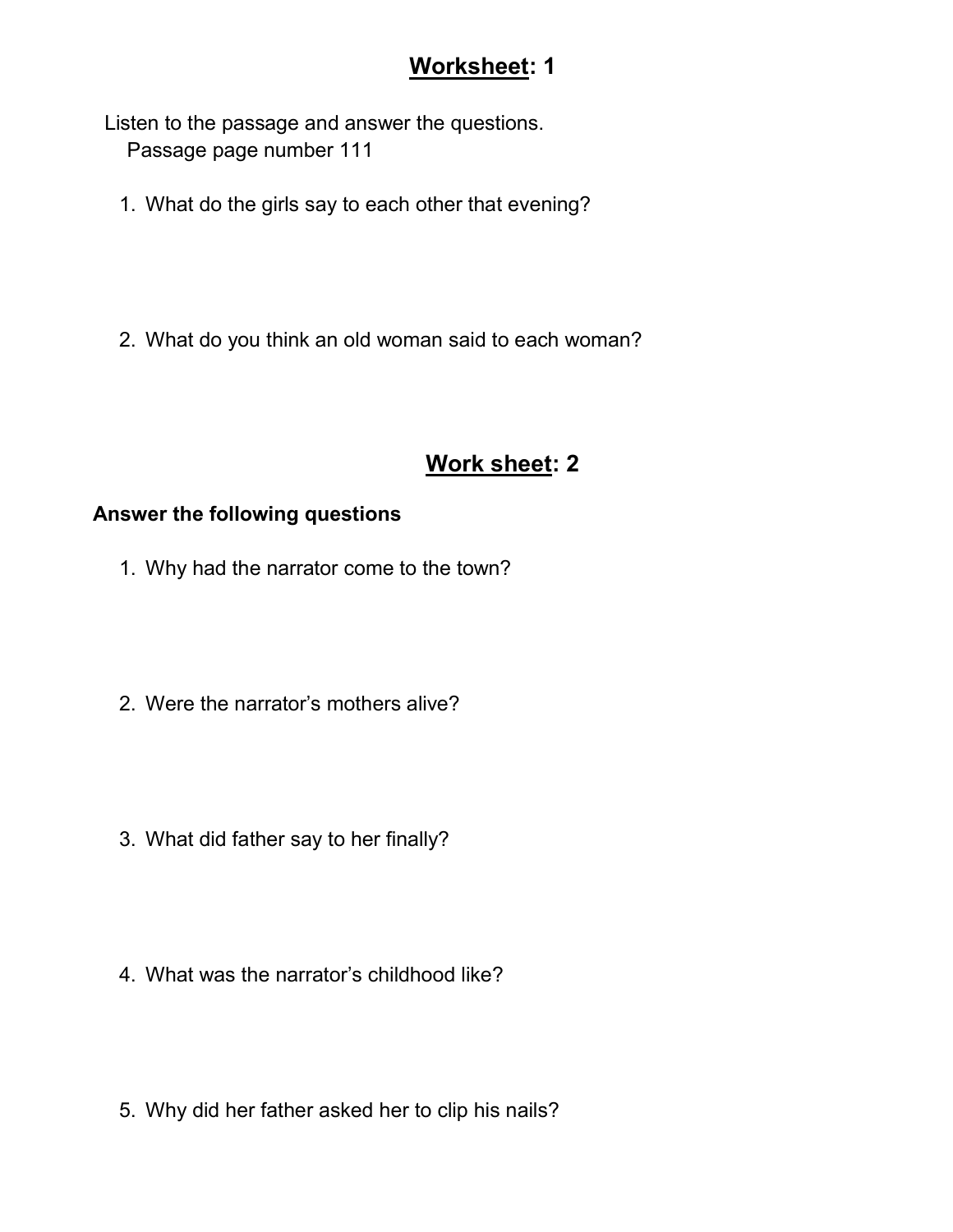#### Worksheet: 3

Make the opposite for the following by adding prefixes:

- 1. Known x
- 2. Continue x
- 3. Discipline x
- 4. Proper x
- 5. responsible x
- 6. understand x
- 7. respect x
- 8. polite x

#### Worksheet: 4

Change the activists into passive voice:

Example:

Active voice: - we are investigating the mystery. Passive voice: - The mystery is being investigated by us.

1. People do not respect corrupt politicians

2. They help the orphans